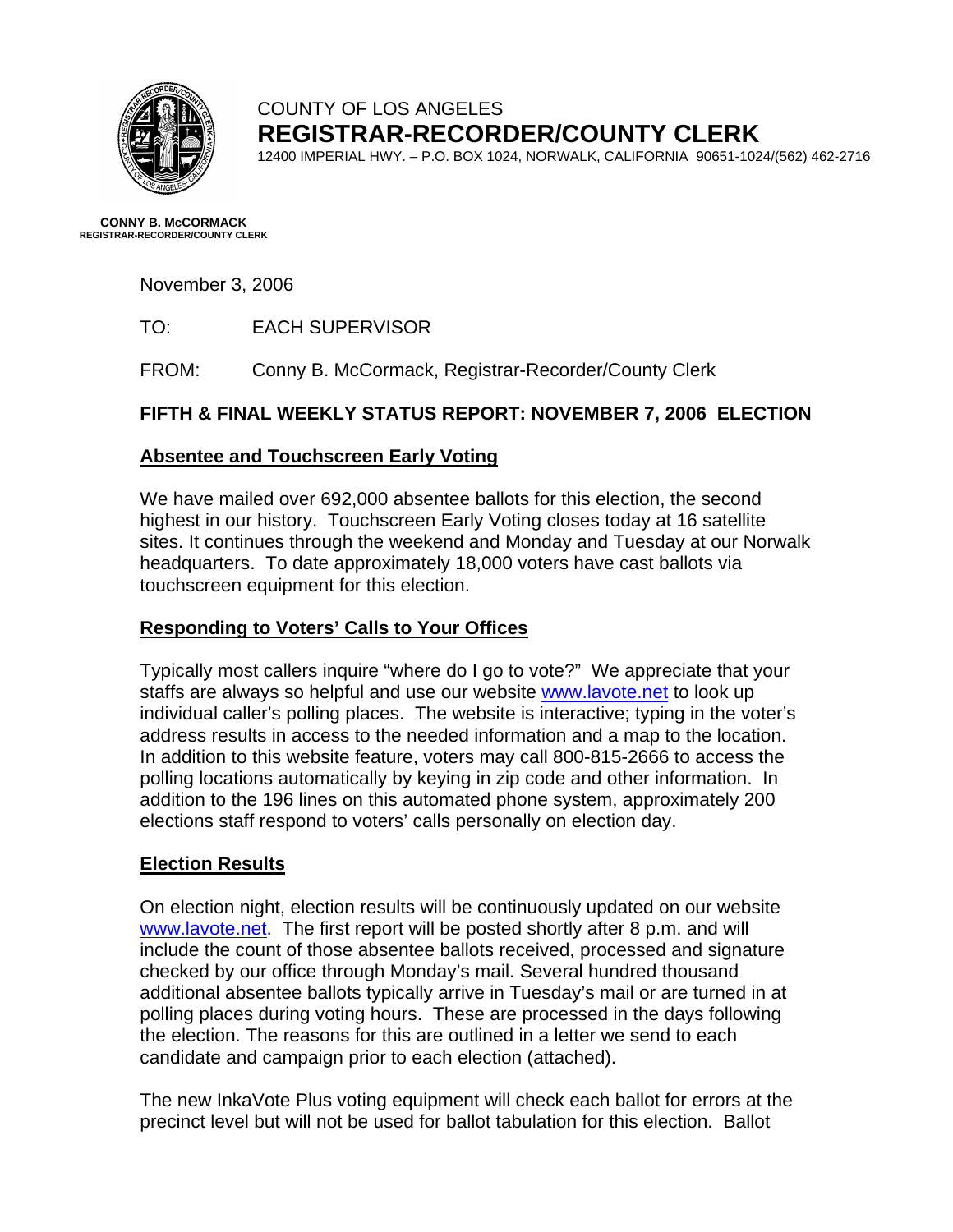counting will occur centrally at our Norwalk headquarters as in past elections as part of the County's adopted approach to phasing-in new voting equipment and procedures in multiple steps in order to manage change successfully.

The voted ballots from the 5,028 voting precincts are taken by the precinct inspectors to their designated check-in-centers after the close of the polls and after the numerous required close down procedures are completed. Then Sheriff's deputies transport the voted ballots from each of the 63 check-in-centers countywide via Sheriffs' vehicles and helicopter. Ballots typically begin arriving in Norwalk beginning at about 10 p.m. and continue into the early hours on Wednesday. Our goal has always been to process up to 50% of the precinct ballots by midnight and to finish the unofficial count by 3 a.m.

As in past elections, additional ballot counting of those absentee ballots, as well as provisional ballots cast at the polling locations by those voters whose names are not on the list and whose eligibility must first be signature verified and opened prior to counting their ballots, will be counted throughout the election canvassing period. The first post-election day update of the counting and reporting of these additional absentee and provisional ballots will take place on Friday afternoon, November 10. Subsequent ballot counting occurs each Tuesday and Friday afternoon throughout the remainder of November.

Please call me if you have any questions regarding this report or any other election preparation activity.

### **Attachments**

c: Chief Administrative Officer County Counsel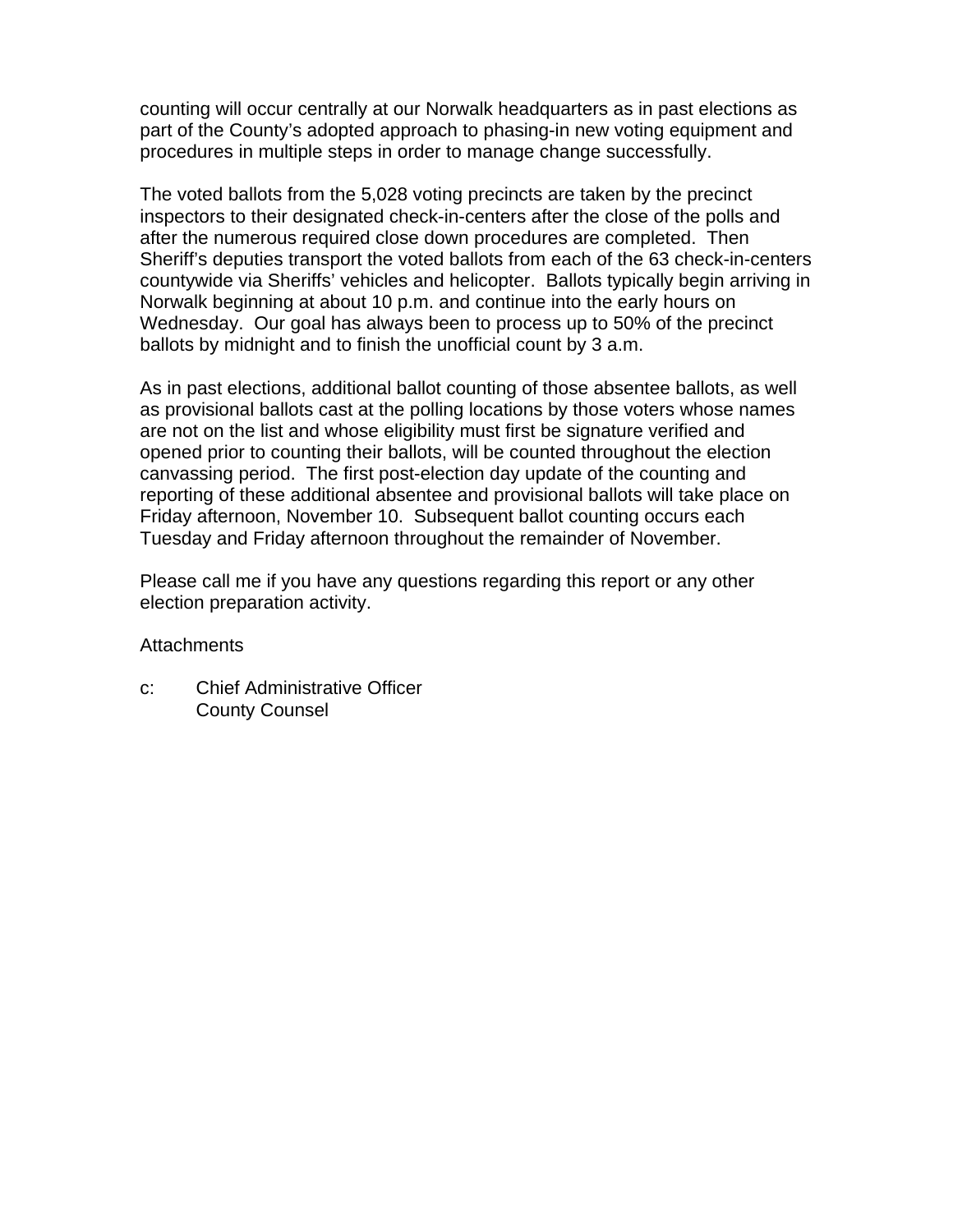# **NOVEMBER 7, 2006 GUBERNATORIAL GENERAL ELECTION STATUS OF EVENTS PERFORMED**

WEEK ENDING NOVEMBER 3, 2006

| <b>EVENT</b>                                 | <b>SCHEDULED</b><br><b>COMPLETION</b> | ACTUAL<br><b>COMPLETION</b> |
|----------------------------------------------|---------------------------------------|-----------------------------|
| <b>Recruit and Appoint Precinct Officers</b> | 11/06/2006                            |                             |

This election involves 5,028 precincts requiring the recruitment of approximately 27,000 pollworkers. This event is proceeding as scheduled.

3. Updated Registration Records 10/23/2006 10/23/2006

The November 3, 2006 update of Los Angeles County's registration records totals 3,914,138 registered voters. Voter registration closed on October 23, 2006. This event has been completed.

4. Testing of Election Night Data Processing 11/06/2006 Hardware and Programs

> Testing of election night tally programs is in progress. This event is proceeding as scheduled.

5. Mail Sample Ballots 10/28/2006 10/28/2006

The initial sample ballot mailing to over 3.8 million registered voters began on September 28, 2006 and continues through October 28, 2006. Supplemental sample ballot mailing (to persons registering or re-registering to vote up until the October 23 deadline) will occur throughout October. This event has been completed.

6. Election Supplies and Vote Recorders 10/25/2006 10/25/2006 Assembled

Vote Recorder packaging began on October 20, 2006. Supply Box processing began on October 25, 2006. Both events have been completed.

7. Election Supplies and Equipment 10/29/2006 10/29/2006 Picked-Up by Inspectors

Booths and supplies were scheduled for pick-up from October 28 – 29, 2006. This event has been completed.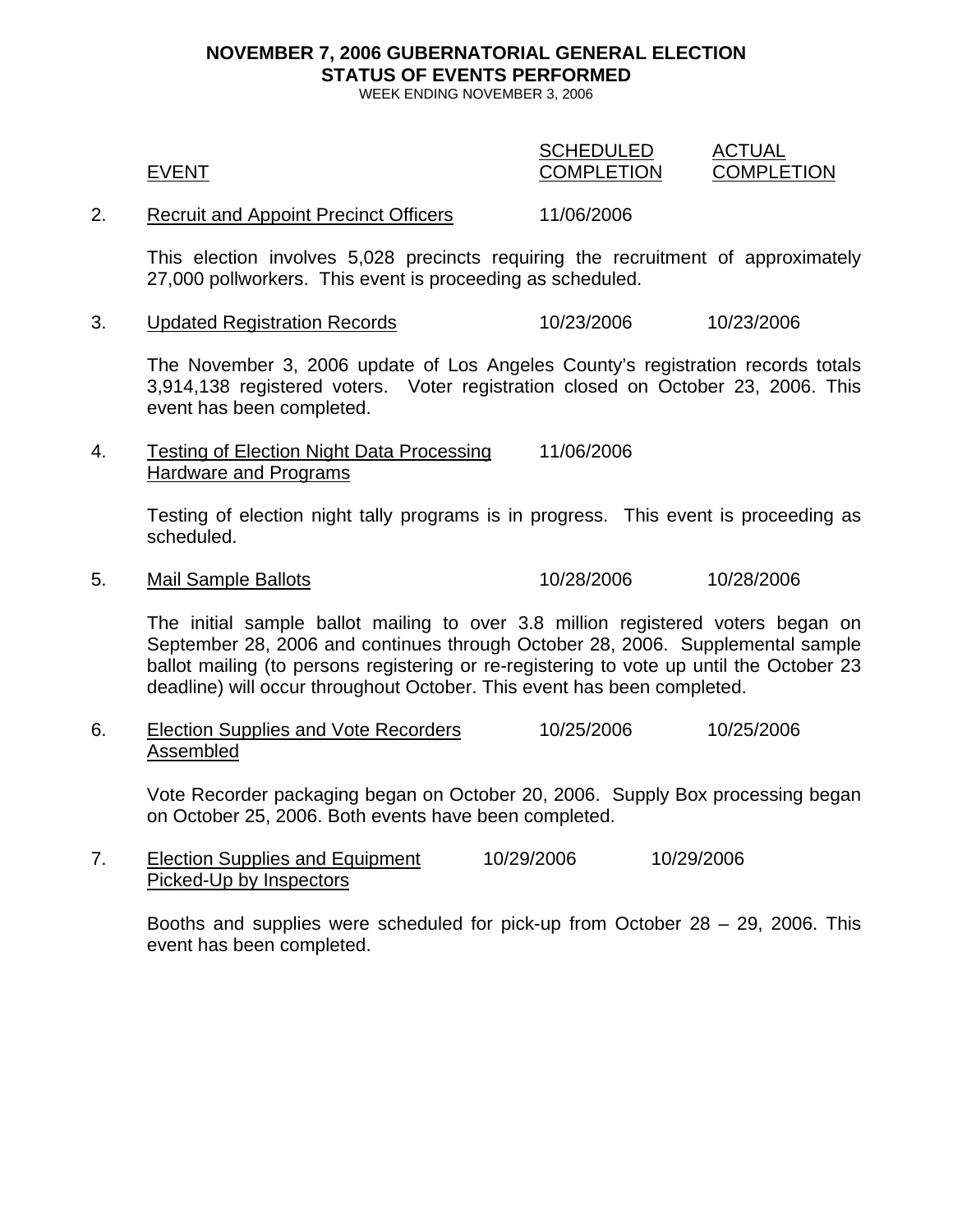

**COUNTY OF LOS ANGELES REGISTRAR-RECORDER/COUNTY CLERK** 

12400 IMPERIAL HWY. - P.O. BOX 1024, NORWALK, CALIFORNIA 90651-1024/(562) 462-2716

October 18, 2006

TO: ALL CANDIDATES - November 7, 2006 General Election

Conny B. McCormack, Registrar-Recorder/County Clerk CM FROM:

#### **INCOMPLETE BALLOT COUNTING ELECTION NIGHT**

Candidates are frequently surprised on the day after a major election when they learn that there are several hundred thousand ballots countywide remaining to be counted. Statewide, typically 10% of ballots cast are not able to be included in the election night tally. This memo is provided as a courtesy to explain the logistics of election night ballot counting, and follow-up ballot tabulation, which occurs in the days/weeks following the election. The law allows 28 days after the election to complete the ballot tally and the official audit of the election, known as the Canvass. When the Canvass is completed, the official results are certified.

There are three categories of ballots which cannot be processed on Election Night:

- Absentee ballots (those turned in at the voting locations and those received by mail shortly before or on election day)
- Provisional ballots voted at the polls
- Write-in ballots
- NOTE: All valid ballots in the above categories are always counted prior to official results certification.

#### ABSENTEE BALLOTS TURNED IN AT THE POLLING LOCATIONS

Many absentee voters wait until the last minute to make their voting choices and then drop off their absentee ballots at a polling place on election day. We receive these ballots very late on election night. All absentee ballots must be pre-processed before they are counted - this includes verifying every absentee voter's signature prior to opening the absentee ballot envelopes to remove the ballots in preparation for counting.

#### **PROVISIONAL BALLOTS**

Provisional ballots are voted at the polls when a voter's registration is in question, or when our records indicate the voter was already sent an absentee ballot. Provisional ballots are sealed in special envelopes at the polls and must be individually researched and verified at the Registrar's Office before ballots are counted or rejected in accordance with election laws.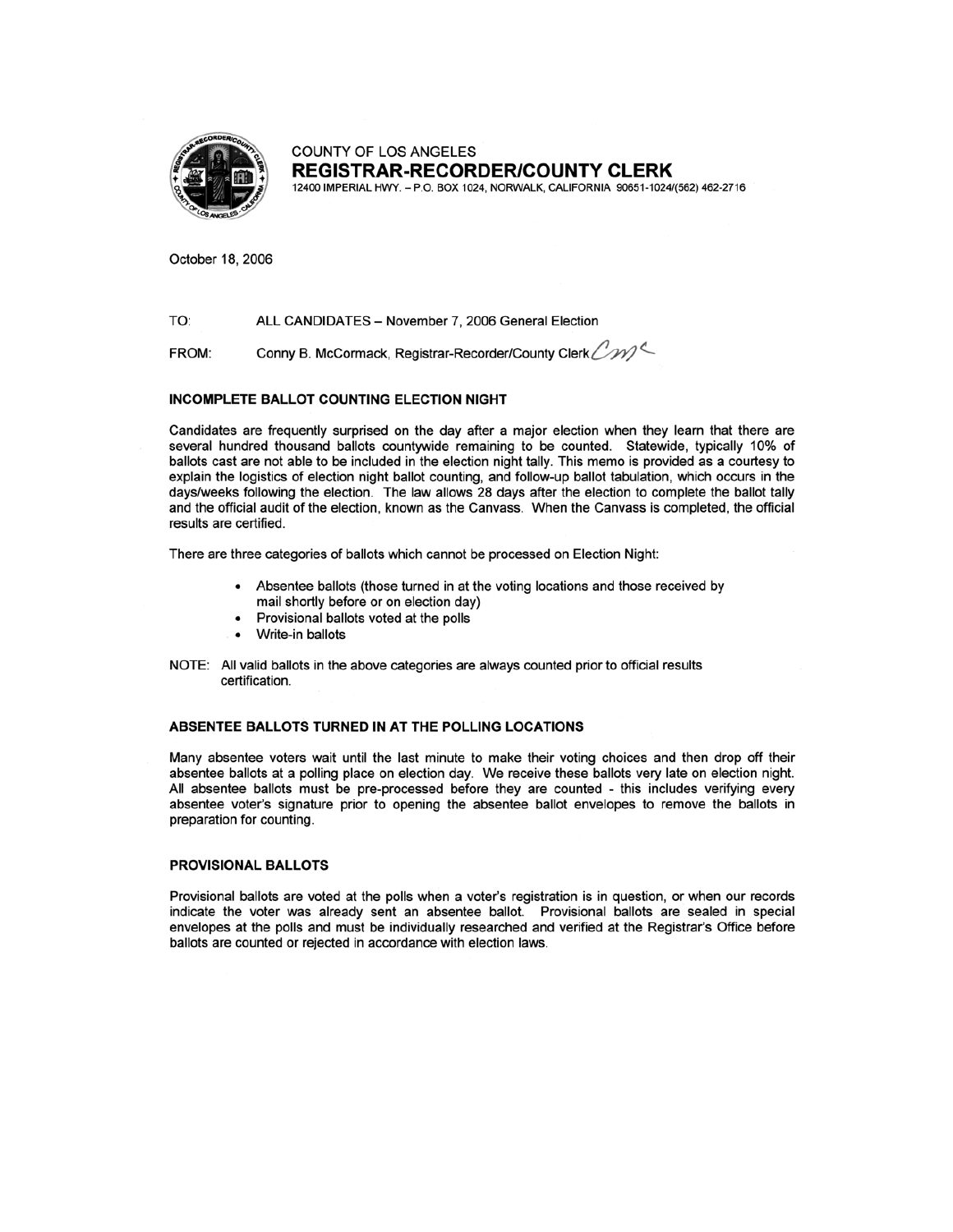ALL CANDIDATES October 18, 2006 Page 2

#### **WRITE-IN BALLOTS**

All ballots containing write-in votes must be set aside for manual review of each individual ballot. When a voter chooses to vote for a write-in candidate whose name is not printed on the ballot, every race and measure on that ballot cannot be counted on election night. Each ballot containing a write-in vote must be individually reviewed to determine whether or not the write-in vote is for a qualified write-in candidate and whether or not the voter overvoted (i.e. voted for a candidate on the ballot and also voted for a write-in candidate for the same office). When an overvote occurs, neither vote can be counted for that one office. although the rest of the ballot selections will be counted. Due to the individual scrutiny involved, no portion of any ballot containing a write-in vote is counted on election night. Vote tallies for write-in candidates are not available until the conclusion of the official canvass.

#### **SUMMARY**

Supplemental ballot counting of absentee, provisional and write-in ballots occurs in sequential order during the days/weeks following the election before certification of official results (i.e. all absentee ballots must be verified and cleared prior to verifying provisional ballots in order to insure there are no duplicates among these categories). Based on past trends, the number of ballots remaining to be counted after election night is anticipated to exceed 200,000 countywide for this election. These ballots are not segregated by district prior to counting. Therefore, the number of outstanding ballots for any specific electoral district will be unknown until the computer tallies these ballots. Our staff will be working double shifts to prepare all outstanding ballots for tabulation.

California law permits 28 days to complete the final, official canvass and certify the results of the election. This provision of the law recognizes the complexity of completing the ballot count and conducting a thorough audit of the election results to ensure accuracy. Part of the canvass process is a legally required manual recount of the votes cast for all candidates and measures on the ballots in 1% of the 5,028 voting precincts. This manual process verifies the accuracy of the computer count.

Supplemental ballot counting will take place at 2 p.m. every Friday and Tuesday throughout the canvass period. Therefore, the first supplemental count will be held on Friday, November 10<sup>th</sup> at 2 p.m. We anticipate the majority of the outstanding absentee ballots will be included by the Tuesday, November 14<sup>th</sup> update. However, due to the extra research required to validate provisional ballots, these ballots are usually the last to be tallied prior to the completion of the official canvass (which must be completed by December 5, 2006).

Candidates and members of the general public are invited to observe supplemental ballot counting and the manual tally of ballots from the randomly selected 1% of the voting precincts. After election night, the schedule of supplemental ballot counting will also be posted on the entrance door of our office in Norwalk.

We realize it is difficult for candidates/campaigns involved in close races to wait days and sometimes weeks to know whether or not they won or lost the election. The processes described above are utilized to ensure that every legally-cast vote is counted and included in the official final election returns. This issue paper clarifies the reasons for the time required to finalize the ballot tally prior to the official certification of election results.

c: Political Party Chairpersons